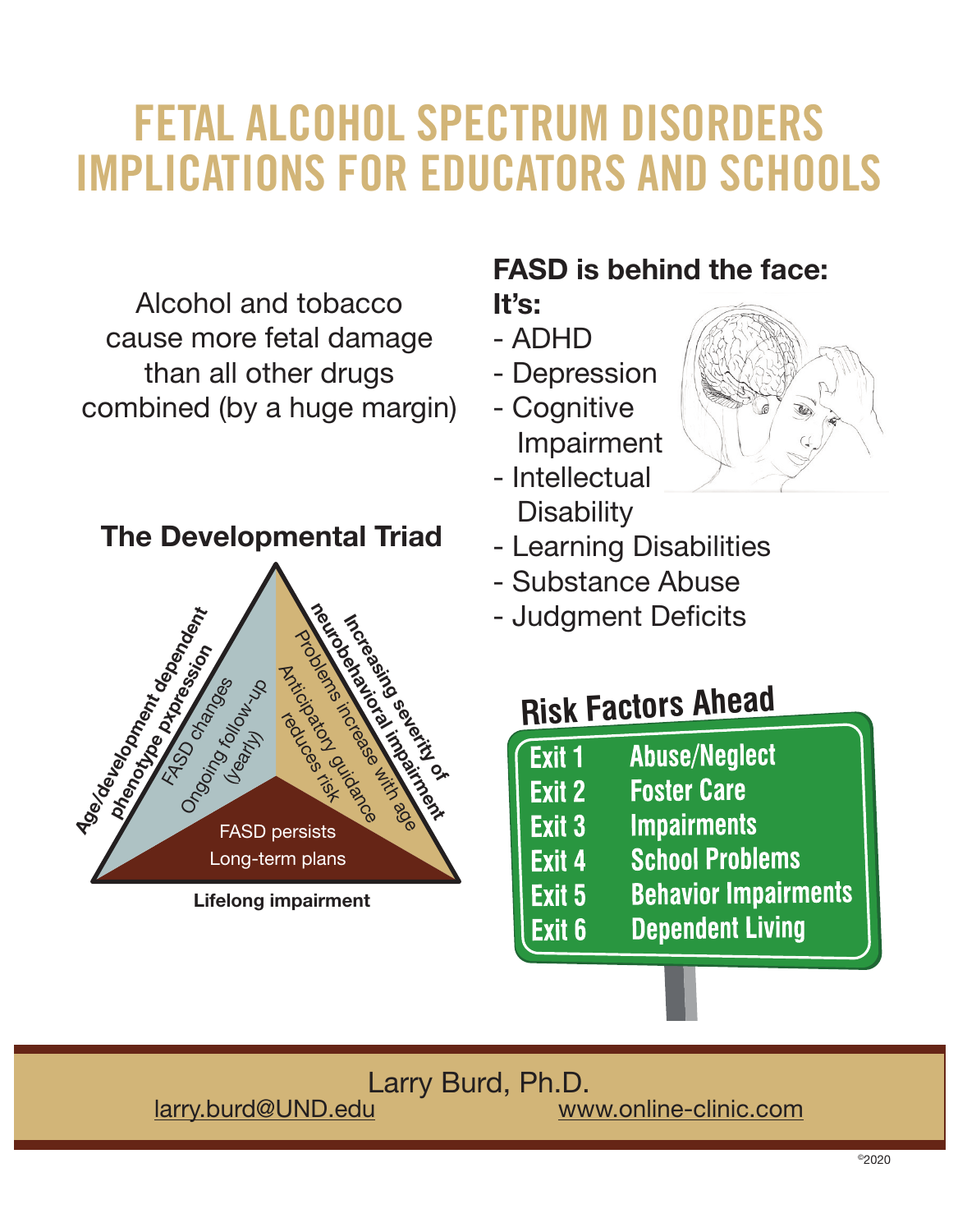### **Prenatal Alcohol Exposure (PAE)**

Some alcohol use occurs in about 40-50% of pregnancies. Prenatal alcohol exposure is a common cause of premature birth, low birth weight, birth defects, learning disabilities, heart defects, and lifelong problems with independent living.

### Screening for PAE

| When was your last drink?         |                                 |                     |  |  |
|-----------------------------------|---------------------------------|---------------------|--|--|
|                                   |                                 |                     |  |  |
| <b>Before</b><br><b>Pregnancy</b> |                                 |                     |  |  |
|                                   | Post-awareness<br>Pre-awareness |                     |  |  |
| Unexposed                         | Exposed                         | Exposed & high risk |  |  |

### Weekend Drinking During Pregnancy

| <b>Total Exposure</b><br><b>Throughout Pregnancy</b> |        |  |  |
|------------------------------------------------------|--------|--|--|
| Days Exposed                                         | 80     |  |  |
| <b>Binge Days</b>                                    | 80     |  |  |
| # Standard Drinks<br>(14 grams)                      | 960    |  |  |
| <b>Hours Exposed</b>                                 | 2,160  |  |  |
| Total grams ethanol                                  | 13,440 |  |  |

| <b>What PAE Forecasts</b>                                                                                                         |                                                                           |                                                                                                                                                            |  |  |
|-----------------------------------------------------------------------------------------------------------------------------------|---------------------------------------------------------------------------|------------------------------------------------------------------------------------------------------------------------------------------------------------|--|--|
| <b>Prenatal</b>                                                                                                                   | <b>Labor &amp; Delivery</b>                                               | Postnatal                                                                                                                                                  |  |  |
| • Smoking<br>Drug Use<br>Late and<br>Infrequent<br><b>Prenatal Care</b><br>• Depression<br>Inadequate<br>Nutrition<br>Miscarriage | • Stillbirth<br>• Prematurity<br><b>Birth Defects</b><br>Hospitalizations | • Neglect<br>• Abuse<br>• Birth Defects<br>• Poor Nutrition<br>• Smoking<br>• Parental<br>Substance<br>Abuse<br>• Violence<br>• Depression<br>$\cdot$ SIDS |  |  |

The prevalence of drinking during pregnancy is high. When taking a history remember that drug use does not exclude alcohol use. It increases risk.

Screening for alcohol use begins with one question.

Outcomes from drinking 4 beers each Friday and Saturday during the 40 weeks of pregnancy.

Early detection of PAE increases opportunities for early intervention to decrease longterm severity.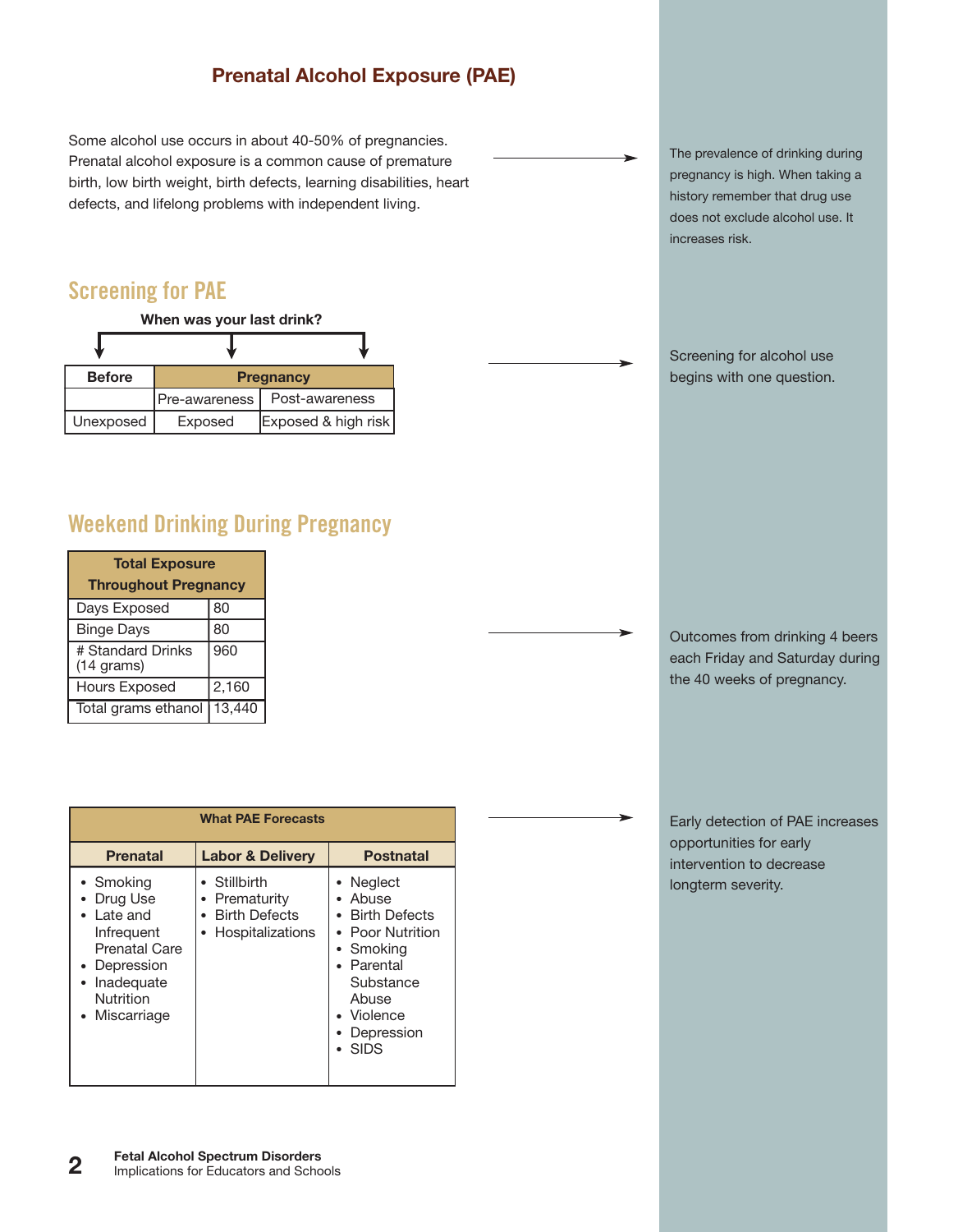### **Fetal Alcohol Spectrum Disorders**

Drinking during pregnancy can increase risk for a wide range of adverse outcomes. One of the most concerning outcomes is fetal alcohol spectrum disorder (FASD).

FASD is a complex disorder with expression over the lifespan. The FASD phenotype is comprised of increased mortality beginning during pregnancy, increased risk of neuropsychiatric disorders and susceptibility to chronic illness. The complexity of the phenotype is increased by delayed diagnosis and accumulating effects from multiple adverse life experiences. The lack of long term anticipatory planning with an emphasis on risk reduction increases the complexity of care across the lifespan.

#### **A few facts:**

- Prevalence studies find that 1 in every 20 first grade students have FASD. It's more prevalent than autism.
- FASD is rarely diagnosed so most children with FASD are treated for something else.
- FASD is costly. The annual cost of care for each child with FASD is \$22,810.
- FASD costs more than autism or diabetes.
- FASD is often familial and is often more severe in younger siblings.

### FASD persists over the lifespan

| Age |  | Same behavior, different age |  |  |
|-----|--|------------------------------|--|--|
|-----|--|------------------------------|--|--|

- 2 Irritable, impulsive, difficult, requires lots of attention
- 4 Poorly organized, can't finish, easily distracted, forgets
- 6 Loses and forgets, comprehension deficits, social deficits
- 8 Can't finish, loses stuff, needs help every day, avoidant/aggressive
- 12 School problems, doesn't get stuff home or back to school, social deficits, extra help-helps
- 14 Late, social deficits, school problems, cognitive delays, behavior problems, does best at home, school problems often severe
- 20 Can't get things finished, avoidant, anxious, easily overwhelmed, memory is poor, why doesn't he/she change, poor choices
- 24 Late or missing meetings, easily overwhelmed, avoidant, social choices are poor, nods in agreement but doesn't understand, can't finish (treatment, and parenting classes after 20+ years who/what needs to change?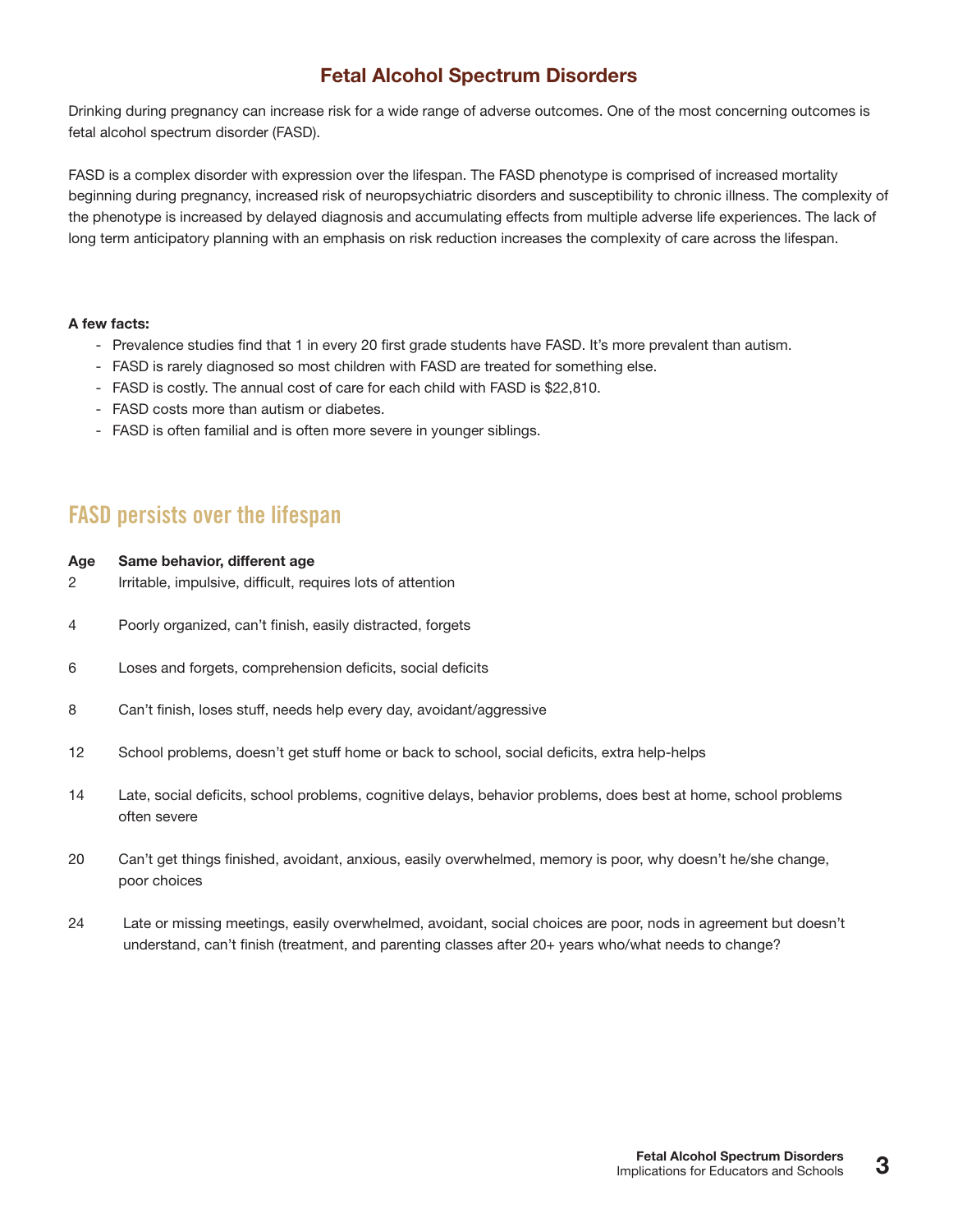

### PAE and FASD are strongly associated with exposure to adverse childhood experiences (ACEs)

- 1. Divorce/separation
- 7. Physical abuse
- 2. Drinking/drugs
- 3. In foster care
- 4. Neglect
- 5. Unloving family
- 6. Depression
- 8. Verbal abuse
- 9. In prison
- 10. Mother abused
- 11. Sexual abuse
- 12. In residential care

|                  | <b>FASD</b> |               | <b>Non-FASD</b> |               |           |        |
|------------------|-------------|---------------|-----------------|---------------|-----------|--------|
| <b>ACE SCORE</b> | N           | $\frac{0}{0}$ | N               | $\frac{0}{0}$ | <b>RR</b> |        |
| None or One      | 10          | 10.2          | 61              | 58.1          |           |        |
| Two to Five      | 35          | 35.71         | 37              | 35.24         | 3.45      | < .001 |
| Six to Ten       | 53          | 54.08         |                 | 6.67          | 6.27      | < .001 |

#### **ACE score for children with and without FASD**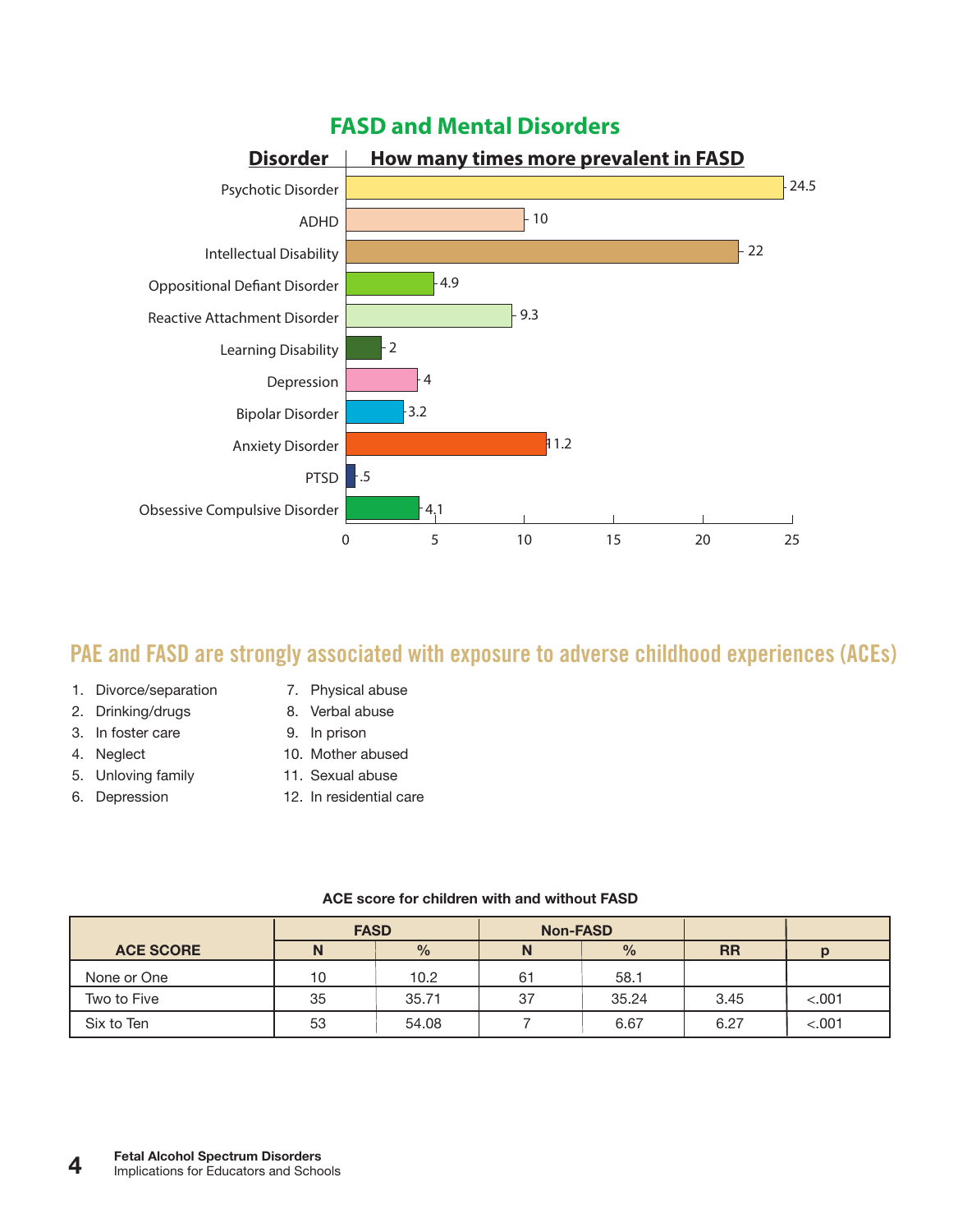| <b>Domains of Impairment</b>        | <b>Impairments in FASD</b>                                                                                                                                                                                                                                                                                                                                                             |  |  |  |
|-------------------------------------|----------------------------------------------------------------------------------------------------------------------------------------------------------------------------------------------------------------------------------------------------------------------------------------------------------------------------------------------------------------------------------------|--|--|--|
| <b>Executive Functioning</b>        | Repeats mistakes. Difficulty understanding consequences, poor time management, difficulty<br>with planning and problem solving, difficulty sequencing events. Poor organization, impulsivity,<br>difficulty matching emotions with situation.                                                                                                                                          |  |  |  |
| <b>Sensory and Motor</b>            | Fine and gross motor impairments. Poor adaption to changes in social situations. Movement,<br>light or background noise may make concentration or understanding difficult. Appetite<br>regulation can be impaired (stealing food, overeating, hiding food). Vision impairments may be<br>common.                                                                                       |  |  |  |
| <b>Academic Skills</b>              | Typically, math is frequently a problem, handwriting can be poor, both reading and reading<br>comprehension are often impaired. listening comprehension is also frequently impaired.<br>Memory and attention deficits are also important factors.                                                                                                                                      |  |  |  |
| <b>Brain Structure</b>              | Decreased brain size, abnormal brain function and structure. Impaired ability to adapt and<br>respond to age dependent demands.                                                                                                                                                                                                                                                        |  |  |  |
| <b>Living &amp; Social Skills</b>   | Difficulty with daily routines, delayed toilet training, few friends, often victimized, poor money<br>management. May need assistance with independent living skills, self-care (e. g. showering grooming<br>may need reminders). Measures of adaptive behavior are useful measures of daily living skills.                                                                            |  |  |  |
| <b>Focus &amp; Attention</b>        | Attention and distractibility are common (50% have ADHD). As demands increase over activity<br>may increase, impulsivity (may blurt out responses). Anxiety exacerbates impairments.                                                                                                                                                                                                   |  |  |  |
| Cognition<br>(Reasoning & Thinking) | Impaired rate of learning and generalization of learned skills. Concrete or literal thinking, poor<br>abstract reasoning skills. Social rules are difficult. Often has difficulty with age appropriate humor<br>and teasing. IQ scores may exceed measures of adaptive behavior identifying important deficits.                                                                        |  |  |  |
| Communication                       | Expressive skills very often exceed understanding. Impairments in both reading and listening<br>comprehension. Nonverbal communication often impaired (difficulty with nonverbal cues).<br>Ability to follow directions and instructions is impaired.                                                                                                                                  |  |  |  |
| <b>Memory</b>                       | Long and short term memory deficits, highly variable ability to recall. Sometimes shuts down<br>due to stress. Lengthy conversations often difficult, detailed instructions are often<br>misunderstood. Needs daily schedules and even these may be difficult to follow. Often fills in<br>missing information, repeated questions during interviewing can then be expressed as facts. |  |  |  |
| <b>Gullibility</b>                  | Overly trusting, easily victimized, false confession can occur. Not appropriately cautious in<br>interrogation or during probation.                                                                                                                                                                                                                                                    |  |  |  |
| <b>Confabulation</b>                | Often related to memory deficits and desire to please. Often occurs during retelling stories or<br>sequences of events. Memory of events and specific sequences are highly variable. People with<br>FASD are highly suggestable.                                                                                                                                                       |  |  |  |
| <b>Dementia</b>                     | Early onset dementia is increased and prevalence increases across the lifespan. Often manifest<br>as increasing difficulty with life's basic tasks and either increasing impairments or more gradual<br>withdrawal.                                                                                                                                                                    |  |  |  |
| <b>What helps</b>                   | Short directions (one or two steps), frequent breaks and reminders, less talk, more pictures, and<br>low stress.                                                                                                                                                                                                                                                                       |  |  |  |
| What does not                       | Long directions or explanations, stress, lengthy discussions, or anger.                                                                                                                                                                                                                                                                                                                |  |  |  |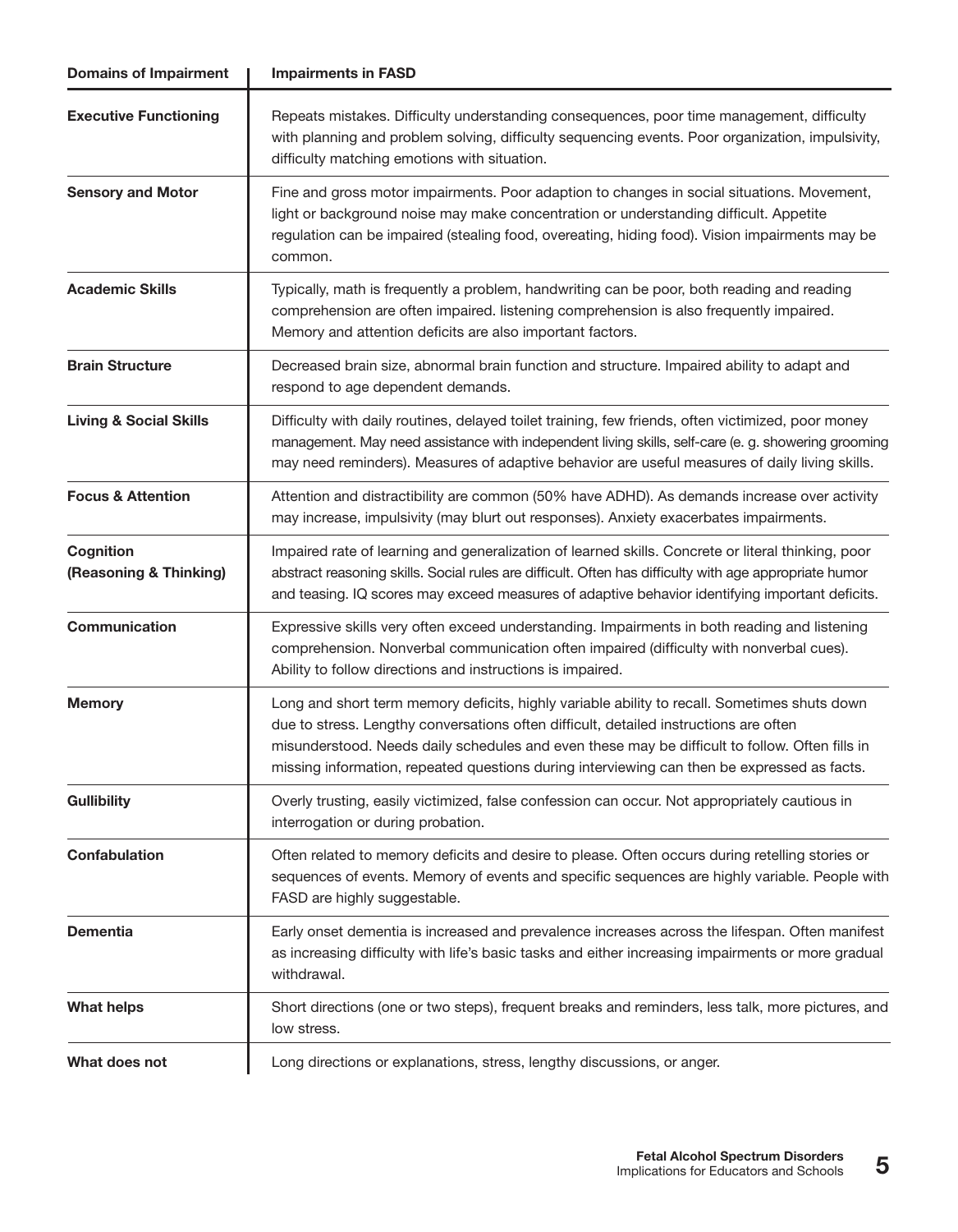### FASD: Changes Across the Lifespan

| Age                                                                                                                                                                                                                                | <b>Cognitive</b>                                                                                                                                                                                                          | <b>Motor Skills</b>                                                                                                               | <b>Socialization</b>                                                                                                                                          | <b>Behavior</b>                                                                                                                                                                                                                                            |
|------------------------------------------------------------------------------------------------------------------------------------------------------------------------------------------------------------------------------------|---------------------------------------------------------------------------------------------------------------------------------------------------------------------------------------------------------------------------|-----------------------------------------------------------------------------------------------------------------------------------|---------------------------------------------------------------------------------------------------------------------------------------------------------------|------------------------------------------------------------------------------------------------------------------------------------------------------------------------------------------------------------------------------------------------------------|
| Infancy                                                                                                                                                                                                                            | Delays in<br>developmental<br>Learning games<br>Attention                                                                                                                                                                 | Tremor<br>Poor suckle<br>Low tone<br>Floppy                                                                                       | Interactive activities<br>and games<br>Attachment<br>Reading others<br>expressions                                                                            | Sleep disturbance<br>Regulation of behavior<br>Irritable<br>Temperament<br>Impaired settling<br>Cuddling                                                                                                                                                   |
| <b>Toddler</b>                                                                                                                                                                                                                     | Speech-language<br>Understanding<br>Toilet training<br>Attention<br>Impulsivity<br>Memory                                                                                                                                 | Tremor<br>Fine motor<br>Gross motor<br><b>Balance</b><br>Late crawling or<br>walking                                              | <b>Easily Frustrated</b><br>Separation problems<br><b>Impaired Attachment</b><br>Group participation                                                          | Difficulty in group<br>settings<br><b>Tantrums</b><br>Aggression<br>Stubborn                                                                                                                                                                               |
| IQ<br>Child<br>Fine and gross<br>Academic deficits<br>motor Coordination<br>(math, spelling, written<br><b>Balance</b><br>language)<br>Handwriting<br>Humor<br>Hand tremor<br>Memory<br>Recall<br>Speech-language<br>comprehension |                                                                                                                                                                                                                           | Requires increased<br>supervision<br>Difficulty sustaining<br>friendships<br>Group activities<br>Games - activities<br>with rules | <b>ADHD</b><br>Increased frustration<br>Lack of persistence<br>Increased risk taking<br>Impaired<br>independence for age<br>Impaired executive<br>functioning |                                                                                                                                                                                                                                                            |
| Pre-<br>Adolescence                                                                                                                                                                                                                | IQ<br>Academic deficits<br>(math, spelling,<br>written language)<br>Planning<br>Memory and recall<br>Comprehension<br>Generalization of skills<br>and behaviors                                                           | Coordination<br><b>Balance</b><br>Handwriting<br>Clumsy                                                                           | Independent<br>functioning<br>Needs increased<br>supervision<br>Exploitation by others<br>Appropriate<br>boundaries                                           | <b>ADHD</b><br>Impaired executive<br>functioning<br>Impulsive<br>Repeats problem<br>behavior<br>Poor response to<br>demands<br>Risk taking                                                                                                                 |
| Adolescence/<br>Adult                                                                                                                                                                                                              | Ability to work<br>independently<br>Self-care<br>Money and time<br>management<br><b>Household routines</b><br>Generalization of skills<br>and behaviors<br>Limited benefit from<br>treatment programs<br>without adaption | Writing<br>Fine motor<br><b>Balance</b><br>Coordination                                                                           | Independent<br>functioning<br>Peer exploitation<br>Increased supervision<br>Interpersonal<br>boundaries                                                       | Increased risk for<br>substance abuse<br>Depression<br>Anxiety<br>Repeats problem<br>behavior<br>Increased risk taking<br>Impulse control<br>Planning ahead<br>Meeting deadlines<br>Asking for help<br>Organization<br>Record keeping<br>Peer exploitation |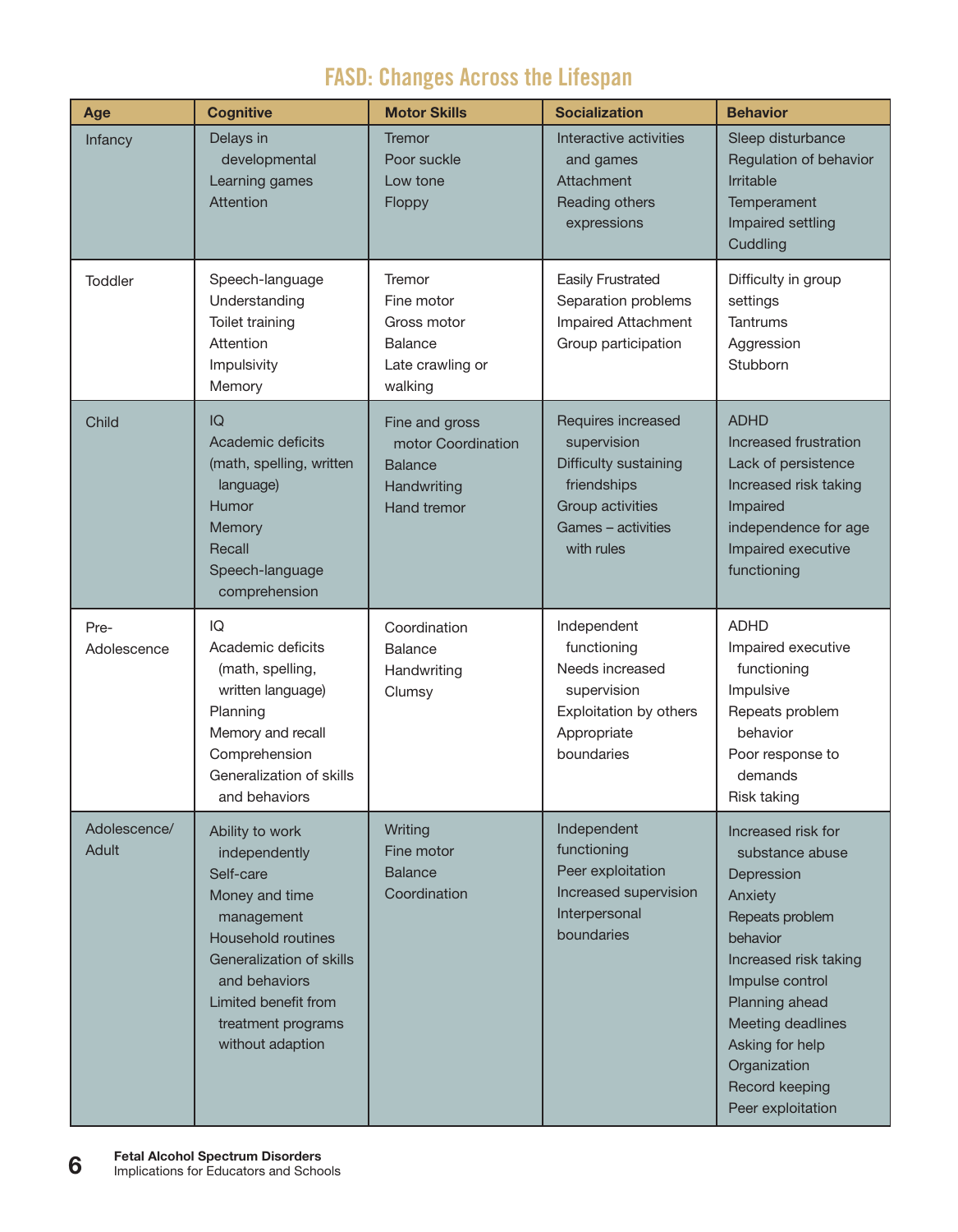### SCREENING AND DIAGNOSING FASD

#### **The Neurodevelopmental Disorder Behavioral Checklist**

#### **In order to complete this checklist:**

- **1)** Behaviors must be impaired for the age of the person being assessed.
- **2)** Interviewee needs to have known the person being assessed for at least one month.
- **3)** After the reporter fills out the form, the clinician then adds other observed behaviors not already reported.

#### **CHECK ALL THAT APPLY FOR THE APPROPRIATE AGE RANGE**

| <b>BEHAVIOR</b>                                                          | 3-6 Yrs. | $7$ Yrs. $+$ |
|--------------------------------------------------------------------------|----------|--------------|
| Hyperactive                                                              |          |              |
| Poor attention                                                           |          |              |
| Impulsive                                                                |          |              |
| Disorganized                                                             |          |              |
| Seems unaware of consequences of actions                                 |          |              |
| No fear                                                                  |          |              |
| Would leave with a stranger                                              |          |              |
| Poor social skills                                                       |          |              |
| Few friends                                                              |          |              |
| Will talk or interact with anyone                                        |          |              |
| Easily manipulated and set up by others                                  |          |              |
| Socially inept (inappropriate speech or touching)                        |          |              |
| Difficulty staying on topic during conversation                          |          |              |
| Always talking                                                           |          |              |
| Cocktail speech - little content                                         |          |              |
| <b>Too loud</b>                                                          |          |              |
| Can't remember from one day to the next                                  |          |              |
| Below average IQ (<85)                                                   |          |              |
| Poor school performance                                                  |          |              |
| Suspended or expelled from school                                        |          |              |
| Poor sleeper                                                             |          |              |
| Can't follow routine - needs reminders to get dressed, brush teeth, etc. |          |              |
| Temper tantrums                                                          |          |              |
| Extreme mood swings                                                      |          |              |
| Requires constant supervision                                            |          |              |
| Been in trouble with the law                                             |          |              |
| Inpatient treatment for mental health, substance abuse, or in jail       |          |              |
| Inappropriate sexual behavior                                            |          |              |
| Poor motor skills                                                        |          |              |
| Has or needs glasses                                                     |          |              |
| Had foster care or was adopted                                           |          |              |
| Medication for behavior - ever                                           |          |              |
| Mother used alcohol or drugs during pregnancy (OPTIONAL)                 |          |              |

**4)** Calculate total score.

TOTAL CHECKED:

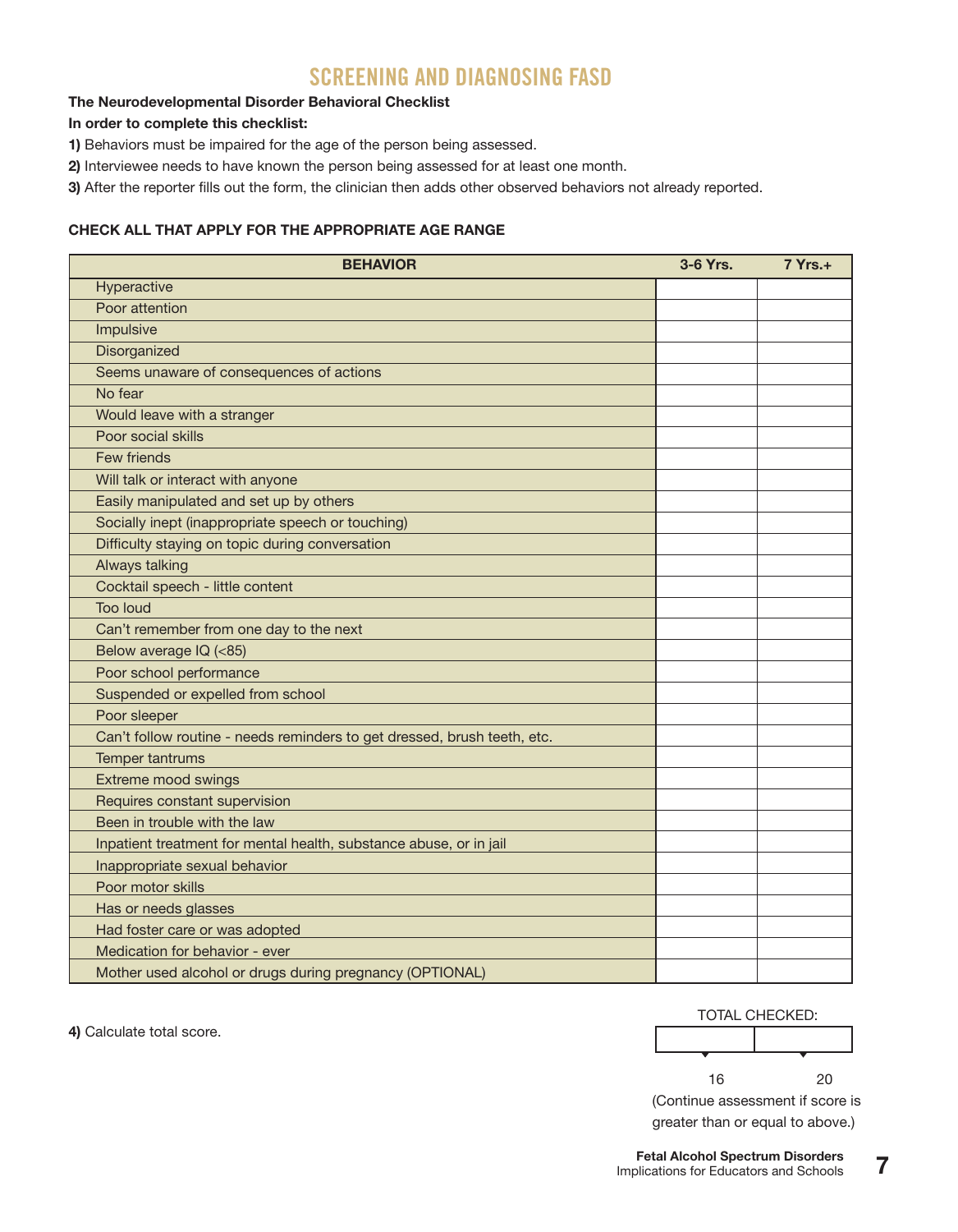### Instructional Components

| <b>Essential Classroom Program Components</b>         | 1) Essential factors for |
|-------------------------------------------------------|--------------------------|
| <b>Provide short directions</b>                       | development of case      |
| an essential key for successful interventions         | management plans for     |
| <b>Make it concrete</b>                               | adolescents and adults.  |
| picture guides are helpful for teaching key concepts  |                          |
| Work in small groups                                  | Notes:                   |
| allow more attention to topical material              |                          |
| Minimize anxiety, which increases impairment          |                          |
| especially important in treatment of substance abuse, |                          |
| sexual abuse or PTSD                                  |                          |
| <b>Understand impairments</b>                         |                          |
| some problems cannot be treated and we need to        |                          |
| learn how to adapt to them and minimize the effects   |                          |
| <b>Address mental health concerns</b>                 |                          |
| need appropriate treatment                            |                          |
| <b>Go slowly</b>                                      |                          |
| treatment or interventions need to last longer        |                          |
| <b>Planning for transition is essential</b>           |                          |
| improves generalization of learned behaviors          |                          |
| <b>Think family history</b>                           |                          |
| <b>FASD</b> is often familial                         |                          |
| <b>Wishing and Anger Won't Help</b>                   |                          |
|                                                       |                          |
| 2) Learning in FASD                                   | 2) Useful strategies:    |
|                                                       | Modify content           |
| <b>Decrease Factors which</b>                         |                          |



| 3) Basic Cognitive Skills in Adolescents with FASD |             |                           |     |
|----------------------------------------------------|-------------|---------------------------|-----|
| Characteristics                                    | Grade Level | <b>Percent Affected</b>   |     |
| Reading                                            | 5.0         | Memory                    | 80% |
| Reading comprehension 4.5                          |             | Attention (ADHD)          | 75% |
| Oral Comprehension                                 | 5.0         | <b>Executive Function</b> |     |
|                                                    |             | Impairments               | 80% |

Repeat important content

Modify pace with participants' ability to learn and remember short directions

Learn reading and listening.

3) We can improve the success rate of treatment programs by building in these treatment keys. See #4 below.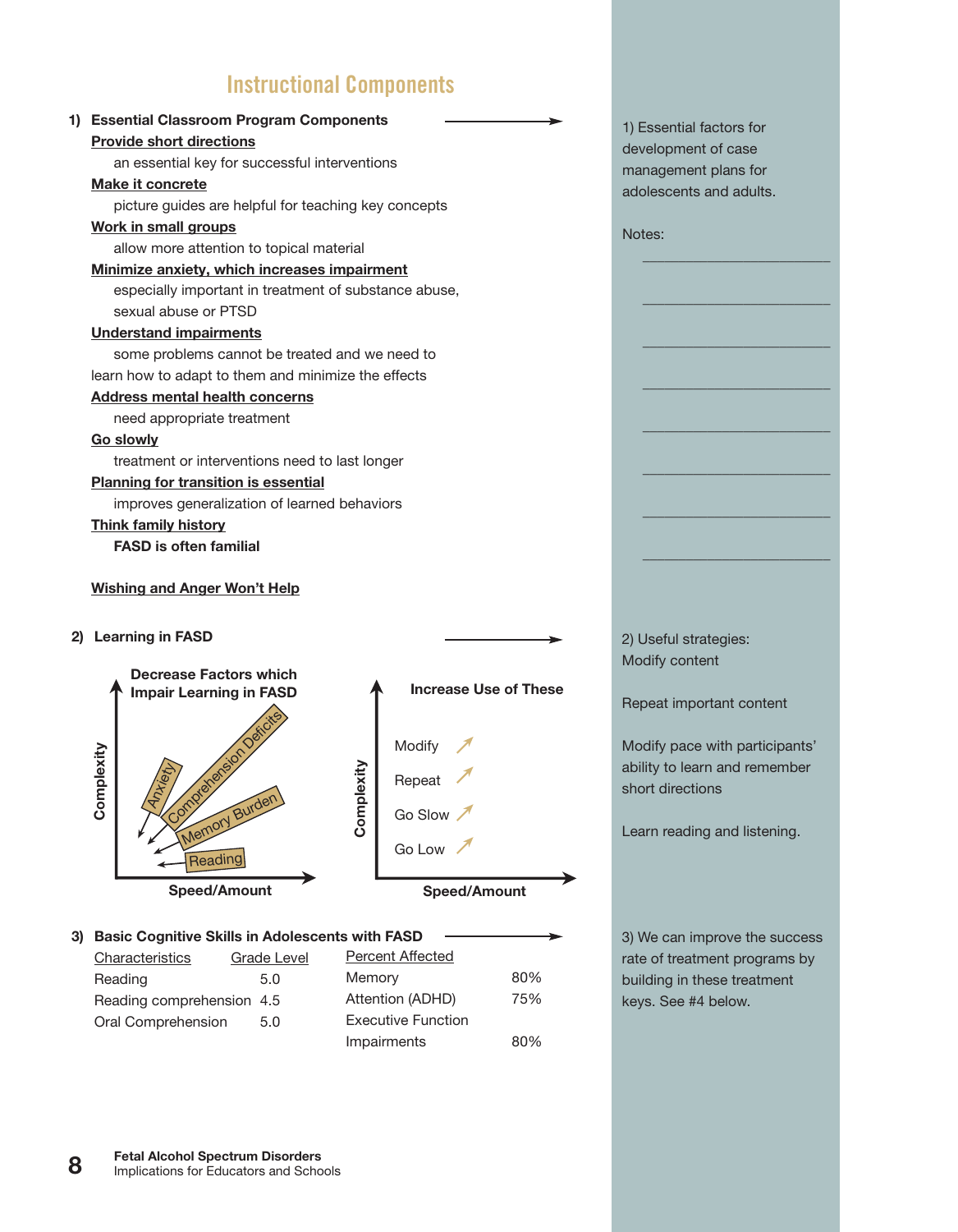### Planning for Interventions



This is an essential component for effective management in schools.

Most people with FASD have fewer behaviors and more impairments than we first suspect. This results in day to day performance that is HIGHLY variable.

The presentation of FASD varies by age and development. Severity and complexity almost always increase with age.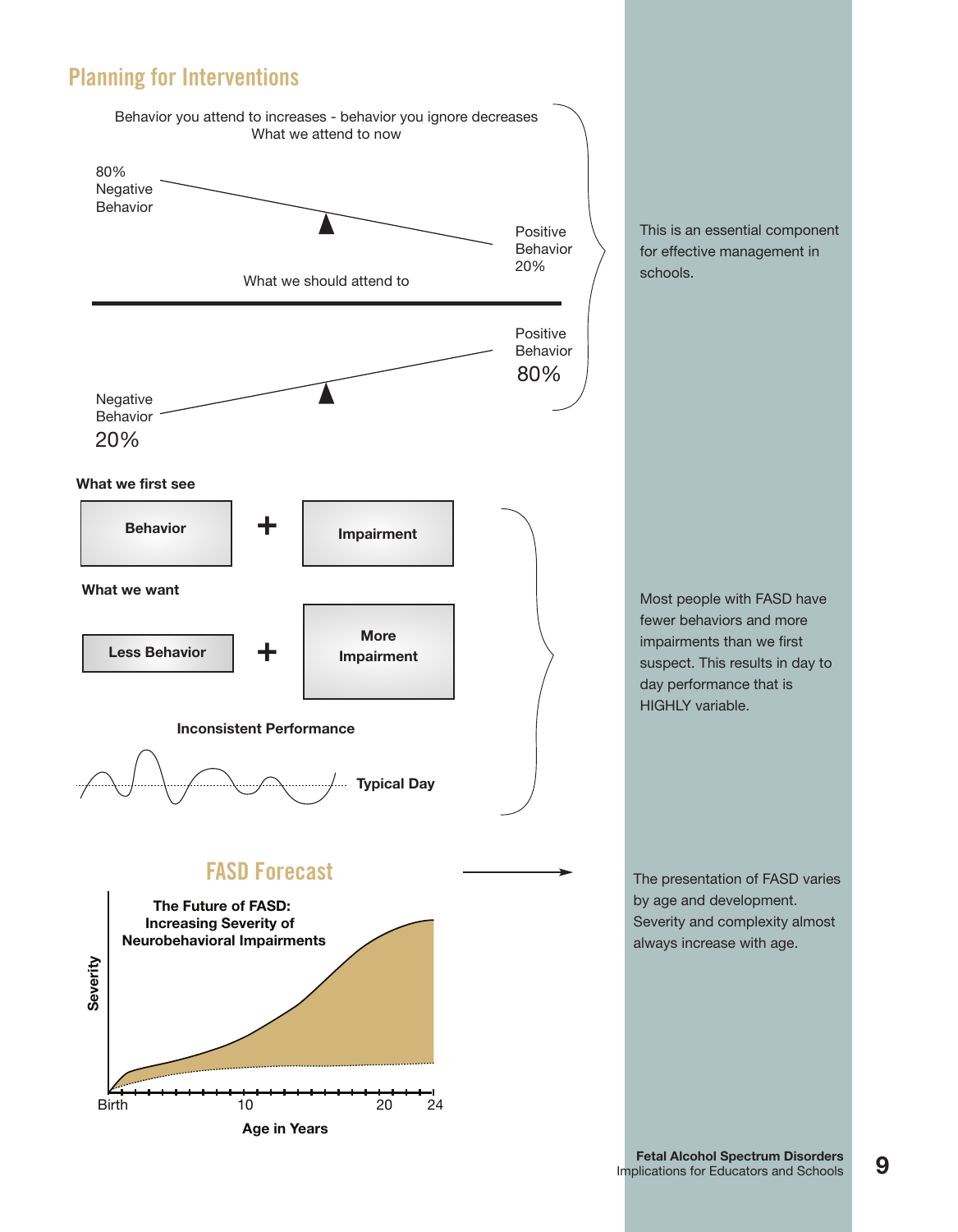### FASD Intervention Sheet



Do we have optimal rewards and can we use these at home?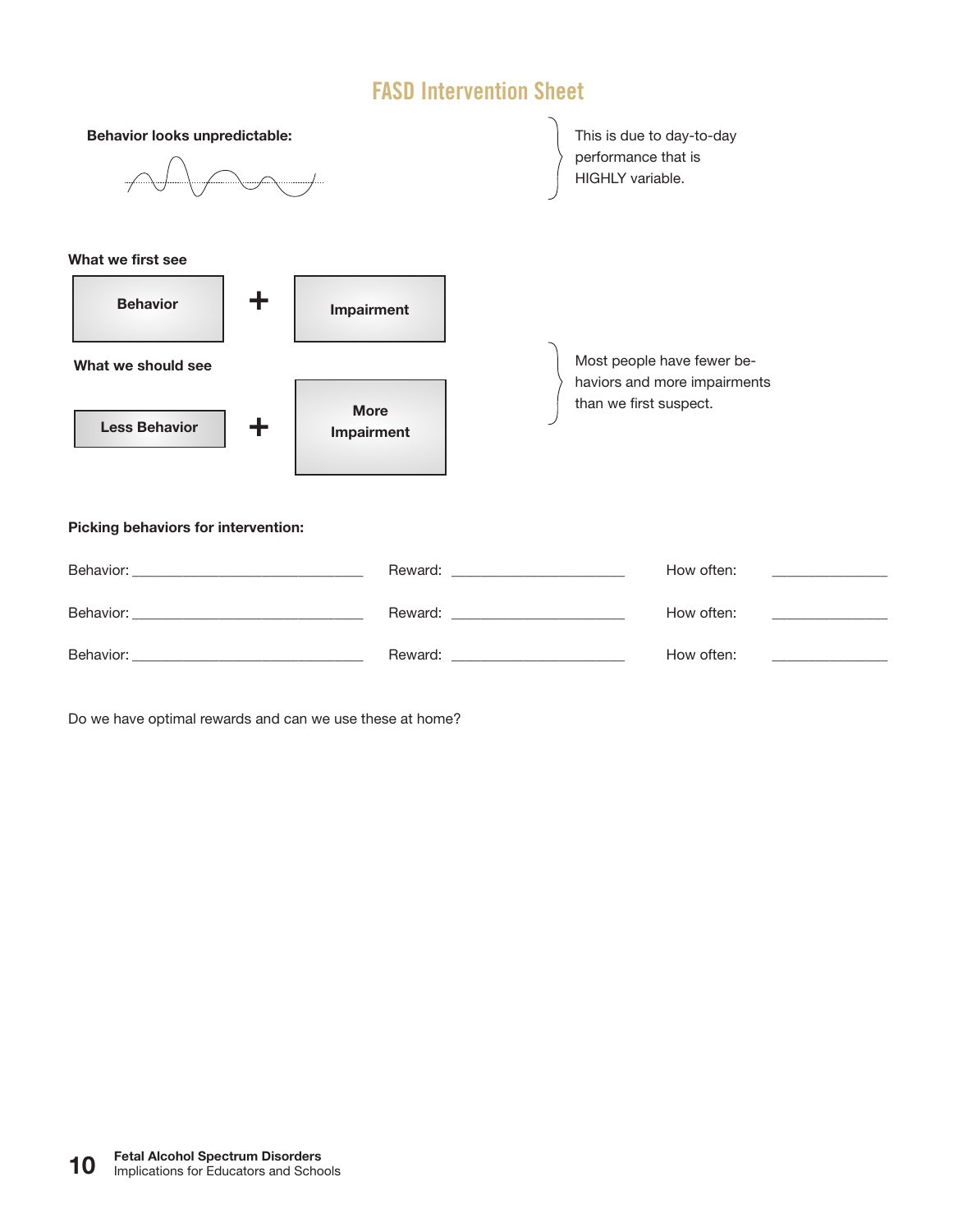### Policy Recommendations

| <b>Individual Education Planning and School Policy</b> |         |          |                  |  |
|--------------------------------------------------------|---------|----------|------------------|--|
| Fetal                                                  | Alcohol | Spectrum | <b>Disorders</b> |  |

#### **Drinking and Pregnancy**

In the majority of cases, drinking primarily occurs on weekends, but for women with alcohol use disorders drinking may occur on most days.

Alcohol rapidly crosses from the mother to the fetus. Increasing maternal blood alcohol can be detected in the fetus in one minute. Maternal-fetal alcohol concentrations reach equilibrium in about two hours after women quit drinking.

#### **Variation in Blood Alcohol Concentration (BAC)**

BAC varies by about 4 fold for women of the same weight consuming the same amount of alcohol.

#### **Prevalence of Alcohol Use**

- Non-pregnant women during child bearing years: 54%
- Month before pregnancy: 50%
- Pregnant women: 12% (1 in 8)
- Late pregnancy: 8.4%
- There is no known safe level of drinking during pregnancy.

#### **Rates of Prenatal Alcohol Exposure (PAE)**

- Children of women in substance abuse treatment: very high
- Children of women in prison: 80%
- Children in foster care: 70-80%
- Increased in women with other drug use
- Children in special education 8 times higher
- Children/adolescents in residental care 10 times more common

#### **PAE is an important marker for increased risk of postnatal environmental adversity**

PAE is associated with increased rates of adverse childhood experiences (ACEs) including parental substance abuse, smoking, neglect, abuse, malnutrition, stressful life circumstances and mortality. These risk factors often persist throughout infancy and childhood.

#### **FASD is common but usually undiagnosed**

Recent prevalence studies have found about 5% (1 of every 20) first grade children have an FASD. For most affected people the primary problem from prenatal alcohol exposure is brain damage/dysfunction. This will usually result in lifelong impairments which will change in response to age and development.

> **Every day in the United States there are 500 new cases of FASD.**